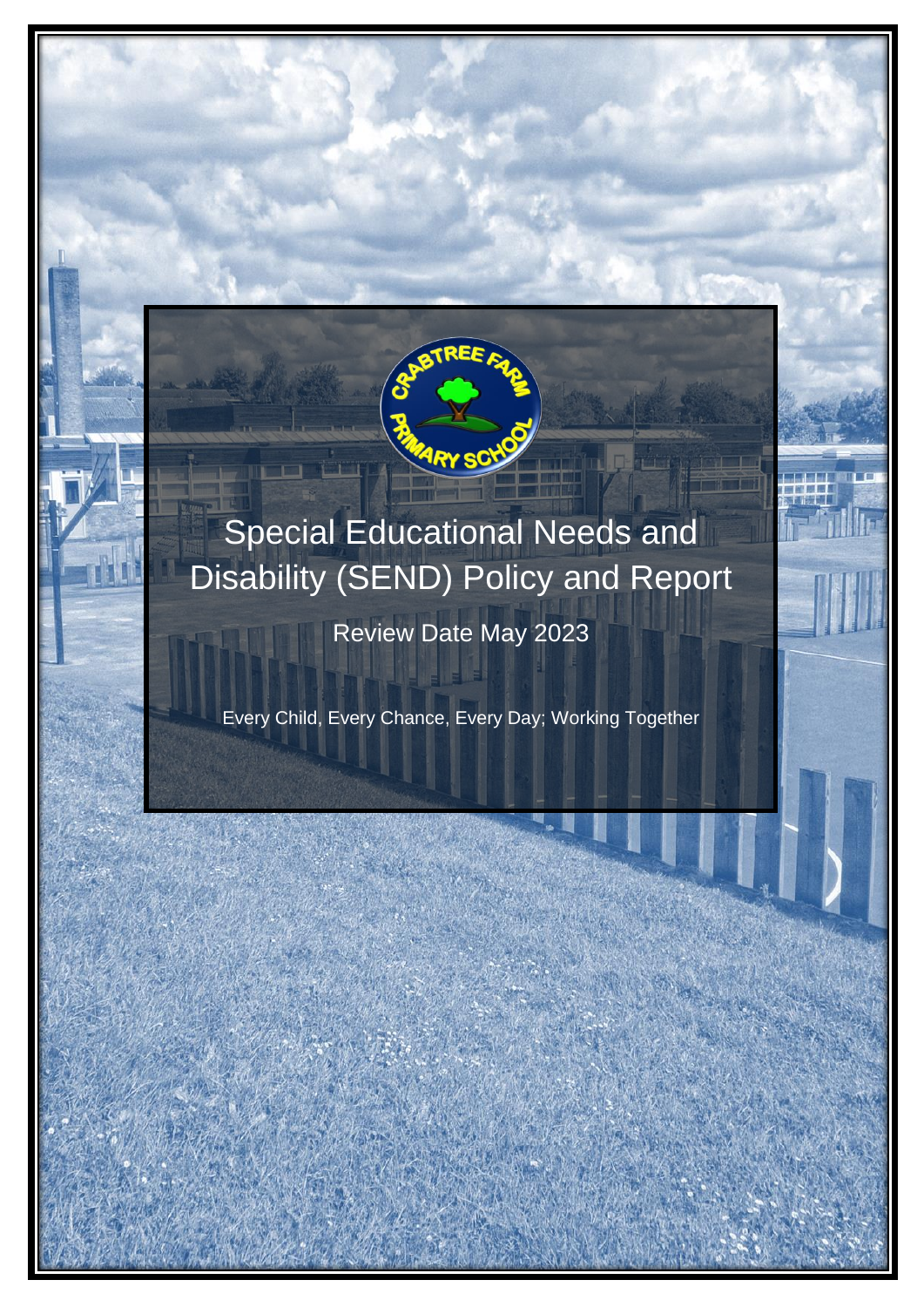

As a parent/carer of a child with Special Educational Needs or with a disability there will be essential questions which you will have, that must be addressed by this school. This policy aims to provide information and advice which would provide answers to the following important questions:

- How does the school know if children/young people need help?
- What should I do if I think my child has special educational needs?
- How will the school know how well my child is doing?
- How will I know how well my child is doing?
- How will the school know that what they are providing is helping my child make progress?
- How will the school staff support my child and how will the curriculum be matched to their needs?
- How will the school support me to support my child's learning?
- How is the decision made about the type and level of support provided to my child?
- What extra- curricular activities are available for my child? How will they be included in activities outside the classroom, including school trips?
- What support will be available for my child's overall well-being?
- What specialist services and expertise are available in school/accessed by school?
- What training have the staff working with my child/children with SEND received?
- How accessible is the school indoors and out?
- Who should I contact if I have any questions or concerns

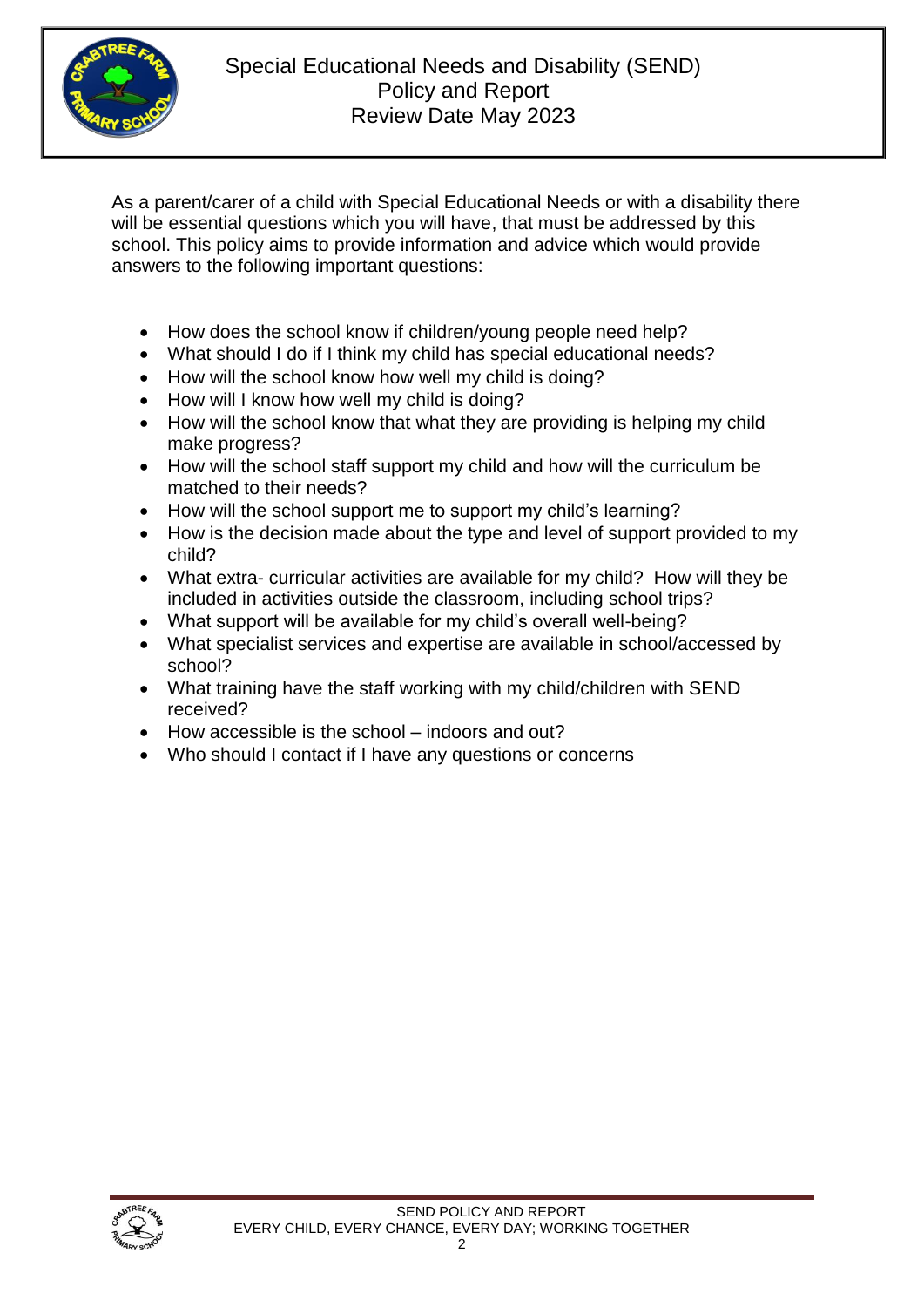# **Aims**

The aim of this policy is to ensure that all children at Crabtree Farm are able to reach their full potential and receive the best possible education. Children with special educational needs and disabilities (SEND) will be supported and provided for in a way that recognises and values their strengths and capabilities. We understand that our SEND children are individuals who are entitled to support that will empower them to develop their skills and independence. We have a person-centred approach to SEND with the child and family at the centre of decision making. This policy will:-

- Set out how our school will support and make provision for children with special educational needs and disabilities (SEND)
- Explain both the process and the roles and responsibilities involved in providing for children with SEND
- Answer questions that parents/carers of children with SEND may have regarding our school and the provision we offer

## **Legislation and guidance**

This policy and information report is based on the statutory Special Educational Needs and Disability Code of Practice and the following legislation:

- Part 3 of the children and families act 2014 which sets out schools' responsibilities for children with SEND.
- The special Educational Needs and Disability Regulations 2014, which sets out schools' responsibilities for education, health care (EHCP) plans, SENDCO's and the SEND report.

It has been written with reference to:

- Equality Act 2010 (advise to schools DfE (2013)
- Supporting children at school with medical conditions

## **Definition of Special Educational Needs and Disability**

The Special Educational Needs and Disability Code of Practice (0-25 years) 2014 states that:

"A child or young person has SEND if they have a learning difficulty or disability which calls for special educational provision to be made for him or her. A child of compulsory school age has a learning difficulty or disability if he or she:

- Has a significantly greater difficulty in learning than the majority of others of the same age; or
- Has a disability which prevents or hinders him or her from making use of educational facilities of a kind generally provided for others of the same age in mainstream schools or post 16 institutions

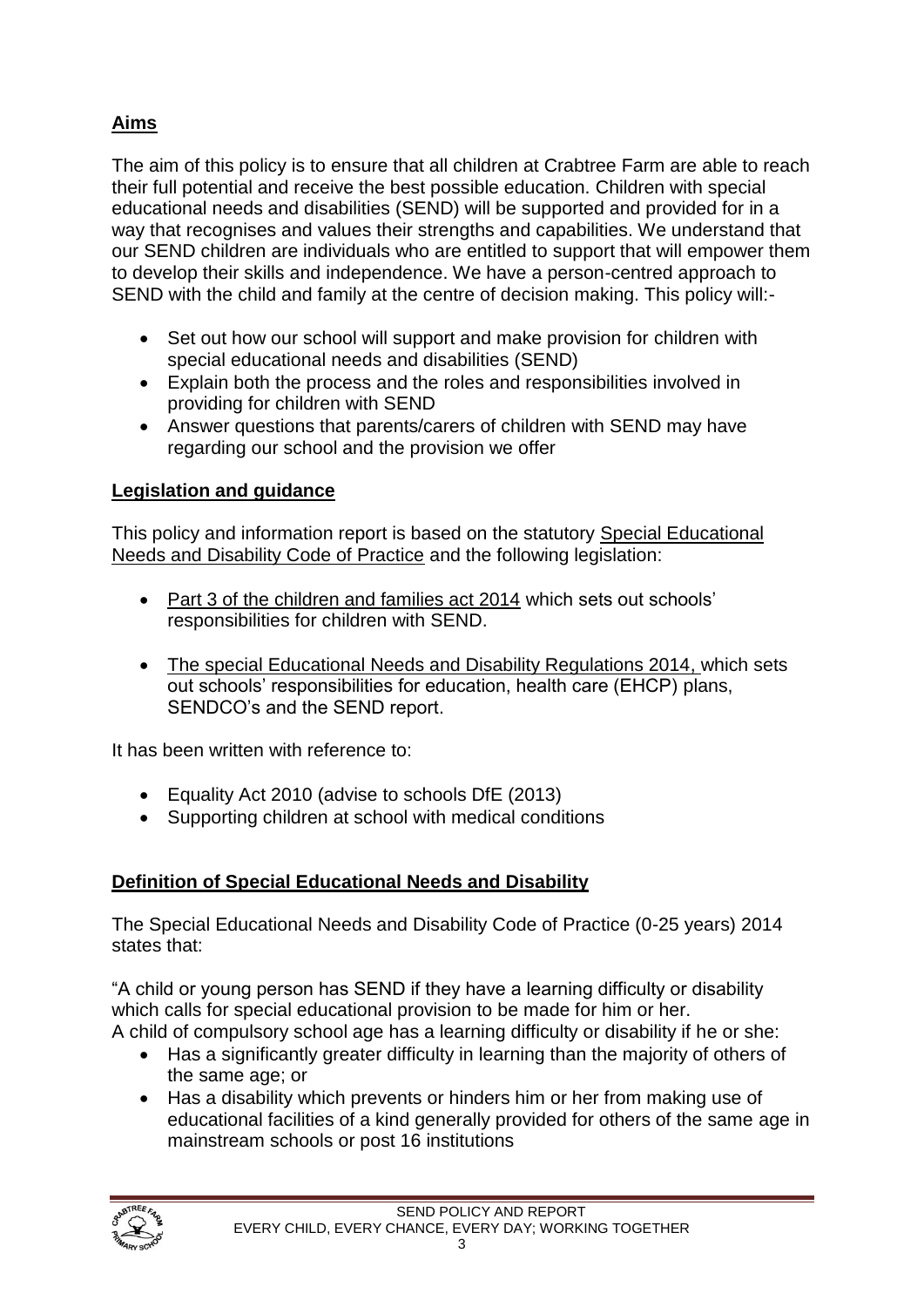A child under compulsory school age has SEND if he or she is likely to fall within the definition above when they reach compulsory schools age or would do so if special educational provision was not made for them.

Many children and young people who have SEND may have a disability under the Equality Act 2010 – that is "a physical or mental impairment which has a long term and substantial adverse effect on their ability to carry out normal day to day activities".

This definition includes children and young people with long term medical conditions such as asthma, diabetes, epilepsy and cancer. Children and young people with such conditions do not necessarily have SEND but where a child requires special educational provision over and above the adjustments, aids and services required by the Equality Act 2010, they will additionally be covered by the SEND definition.

Schools must also have regard to statutory guidance re supporting children with medical conditions (DfE 2014).

Special educational provision should be matched to the child's identified SEND. Children's SEND are generally thought of in the following four broad areas of need and support.

- communication and interaction
- cognition and learning
- social, emotional and mental health
- sensory and/or physical needs

For Children and young people with a disability (Equality Act 2010) Crabtree Farm will:

- Eliminate unlawful harassment and discrimination
- Promote equal opportunities
- Promote positive attitudes towards disabled people
- Encourage participation by disable children in all aspects of schools life
- Take steps to meet disabled children's needs even if this requires more favourable treatment

## **Aims For Children with Special Educational Needs and Disability (SEND)**

The aims of Crabtree School are based on the values derived from the Local Authority and guided by the Code of Practice, 2014 for Special Educational Needs (updated Jan 2015).

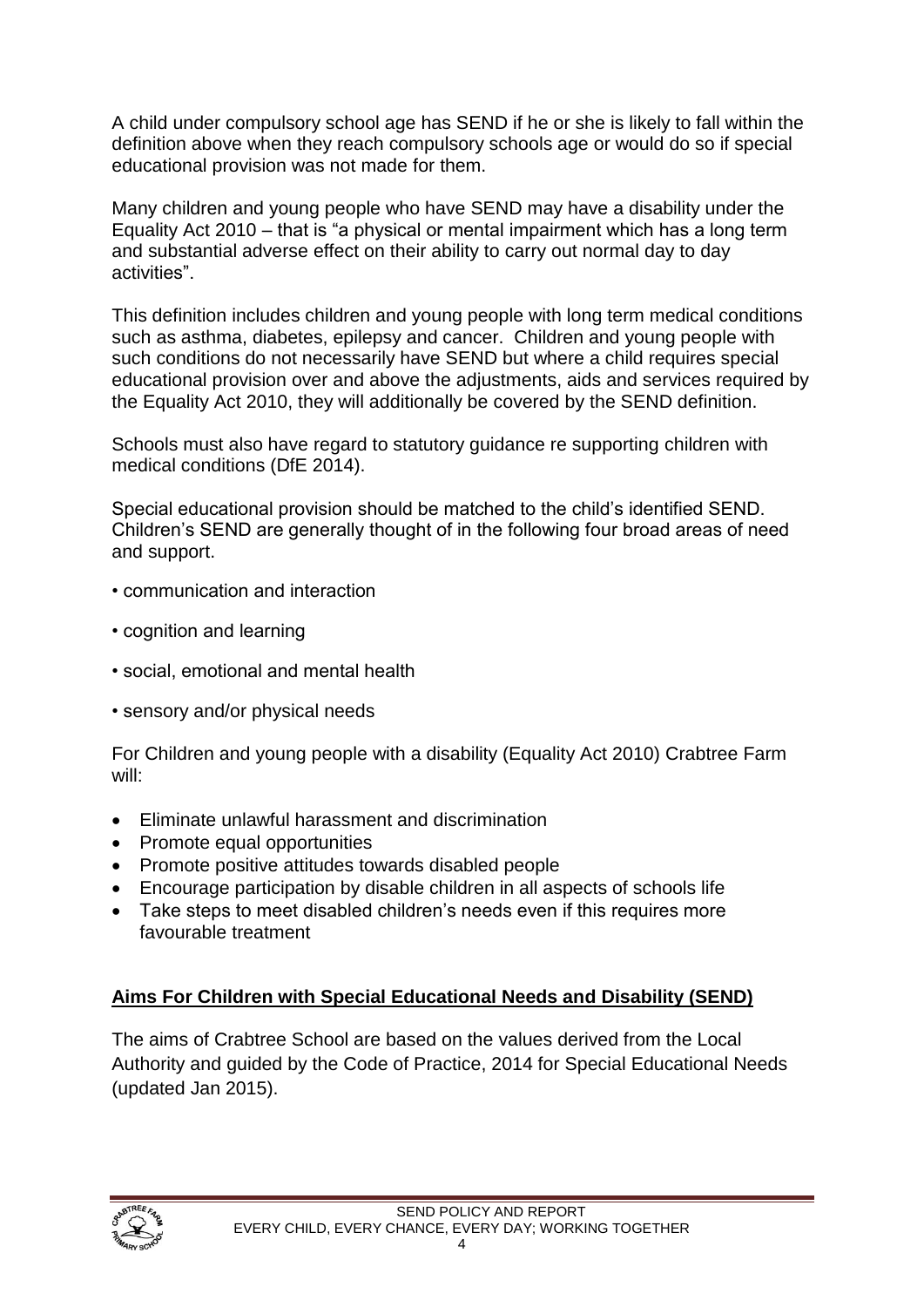Our SEND vision of intent is:

At Crabtree Farm, our intention for Special Educational Needs and/or Disabilities (SEND) is to ensure that all children receive a high-quality and ambitious education regardless of need or disability. We believe that it is vital that our children are equipped with the tools needed to become independent, inquisitive learners both in and out of the classroom.

Through our high quality planning, teaching and provision we:

- Pride ourselves on early identification and intervention for SEND to ensure that progress and opportunities are maximized.
- Ensure that all children have access to a broad and balanced curriculum which is differentiated to enable children to understand the relevance and purpose of learning.
- Provide an accessible learning environment which is tailored to the individual needs of all children.
- Develop children's independence and life skills
- Regularly monitor the progress of children with SEND, using a child-centred approach.
- Provide good quality and relevant training for all staff members supporting children with SEND.
- Work in partnership with parents and carers.
- Work closely with external agencies and other professionals to enhance and develop our provision for children with SEND.

We provide a broad and balanced curriculum for all our children including those with SEND and ensure full curriculum entitlement and access. We are committed to maximum inclusion commensurate with meeting individual needs, the highest quality of education for all children and the efficient use of resources.

All children are encouraged to join in with extra-curricular activities including after school clubs and school trips.

Our school mission statement is:

At Crabtree Farm Primary we are proud to provide a safe, stimulating and inclusive supportive learning environment where every member of our community is valued and respected. We believe that parents, carers and other members of the family have a vital role to play in supporting every child's learning. Our broad, balanced and creative curriculum provides opportunities for everyone to achieve and succeed. Together we take pride in making a positive contribution to our school and wider community.

## **Identification of SEND**

*How does the school know if my child needs help? What should I do if I think my child has special educational needs? How is the decision made about the type and level of support provided to my child?*

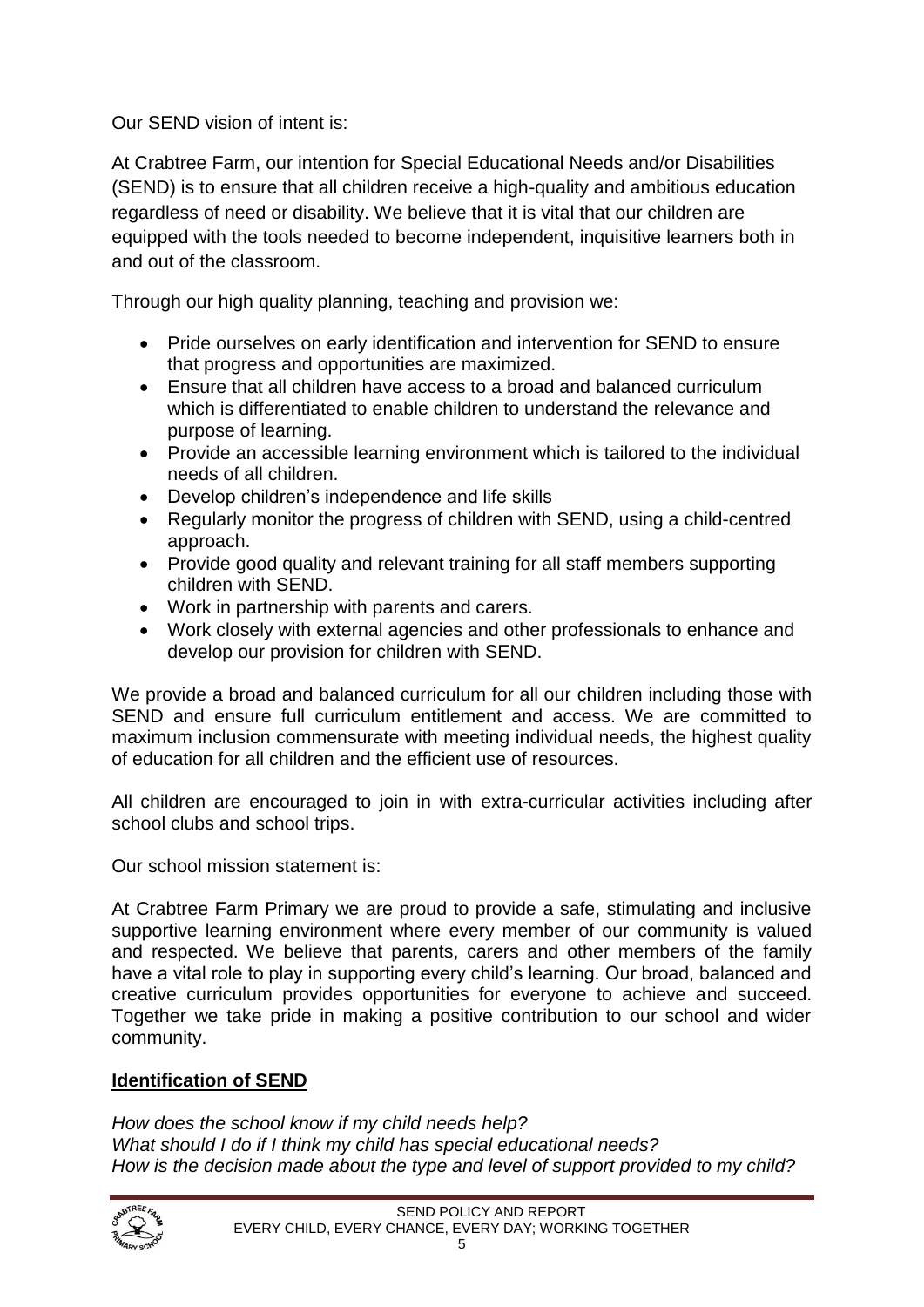#### *Who decides what support /resources should be provided - and how? How is my child's provision recorded?*

At Crabtree Farm Primary school children with SEND are identified as early as possible. In order to do this there is a clear system of record keeping and communication. Links are also established with playgroups, private nurseries, social services, health services and other educational settings to support and enable effective liaison and identification.

### **Identification**

Early identification of children with SEND is essential in order that assessment of need can take place and to ensure that effective provision is put into place in accordance with the Code of Practice, 2014 (updated Jan 2015).

For some children, SEND can be identified at an early age. However, for other children and young people difficulties become evident only as they develop. At Crabtree Farm we are always alert to emerging difficulties and respond early. In particular, parents/carers know their children best and so we always listen and understand when parents/carers express concerns about their child's development. Parents/carers should initially speak to their child's class teacher if they have concerns about their child.

We also listen to concerns raised by the children themselves.

## **Raising a concern**

Meeting the needs of all of the children in the school is the responsibility of individual teachers. The class teachers will identify children who are having difficulties early on through informal and formal assessments and observations. They will respond to those difficulties by keeping accurate records of those difficulties, which may include pieces of work, assessments and observations. The class teacher will talk to the child and to parents/carers and discuss with other members of staff to ensure appropriate provision is being made.

(Parents/carers may already have spoken to the class teacher alerting school of their concerns for their child's progress and development at this stage)

Following this advice should be sought from the SENDCo at this stage, and the class teacher will then try and resolve the problem by using alternative teaching strategies within the classroom. A change in strategies may mean that the child is then able to access the curriculum and make progress. If this is the case they will be placed on a monitor/raised profile so that their difficulties continue to be monitored and it will ensure that they continue to receive the support that they require throughout their time at school.

They may also be included in a Key Stage intervention group which focuses on their area of difficulty. Intervention groups are for all children experiencing difficulties in a specific area (not just SEND children – although they may be included), provision is recorded on a class provision map and monitored by class teachers and monitored

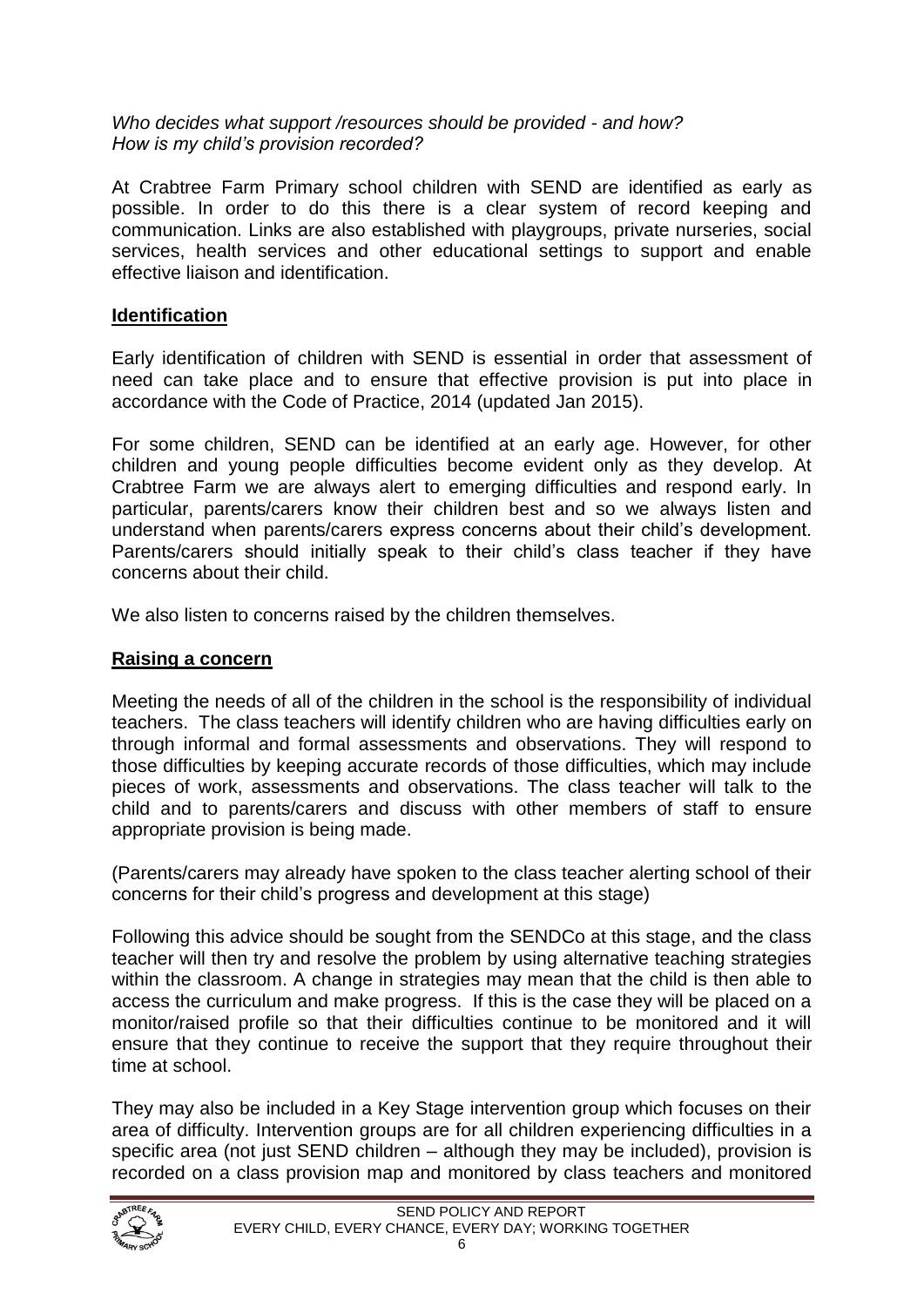by team leaders. Intervention groups run for a specific period of time and children's progress is recorded both before, during and at the end of the intervention.

High quality teaching which targets areas of weakness may include:

- Differentiated learning materials
- Differentiated teaching approaches
- Group support or a focused intervention group
- Some specialist equipment
- Strategies of support recommended by outside agencies

The parents/carers of the child will be consulted to help identify the reasons for the difficulties being encountered learning patterns and/or behaviour and how they can work together with school to help support their child.

#### **Provision for children with SEND**

Following this if the class teacher is still concerned that the child is still experiencing difficulties and that they have not made expected progress, the class teacher will complete a cause for concern form, which will be shared with parents/carers, and given to the SENDCo. The SENDCo and the class teacher will discuss the strategies that have already been tried and the progress that has been made as a result of that. Then together they will look at the rate of progress that is expected for the child, and the progress they have made.

At this point the child will either be placed on a raised profile which recognises that they are having difficulties, whilst further advice is sought from outside agencies, or they may be placed on SEND support as it has been decided that they will need SEND support which is over and above what would normally be provided. Specific SEND interventions may be put into place and further advice may be sought from outside agencies.

It is the class teacher's responsibility to carry out and monitor any general classroom recommendations made from formal assessments such as from the specialist teacher, Educational Psychologist (EP) or other outside agencies. Specific interventions may need to be carried out by the SEND team.

Staff will give the child the opportunity to make choices and make their views known. The child will be encouraged to determine the direction of their learning and personal development.

SEND Support - Although parents/carers will have already been fully involved in all discussions and decisions, for those children who are placed on SEND support parents/carers will receive a formal notification letter. Children who have significant SEND support requirements will have an individual provision map which shows all of the support they receive.

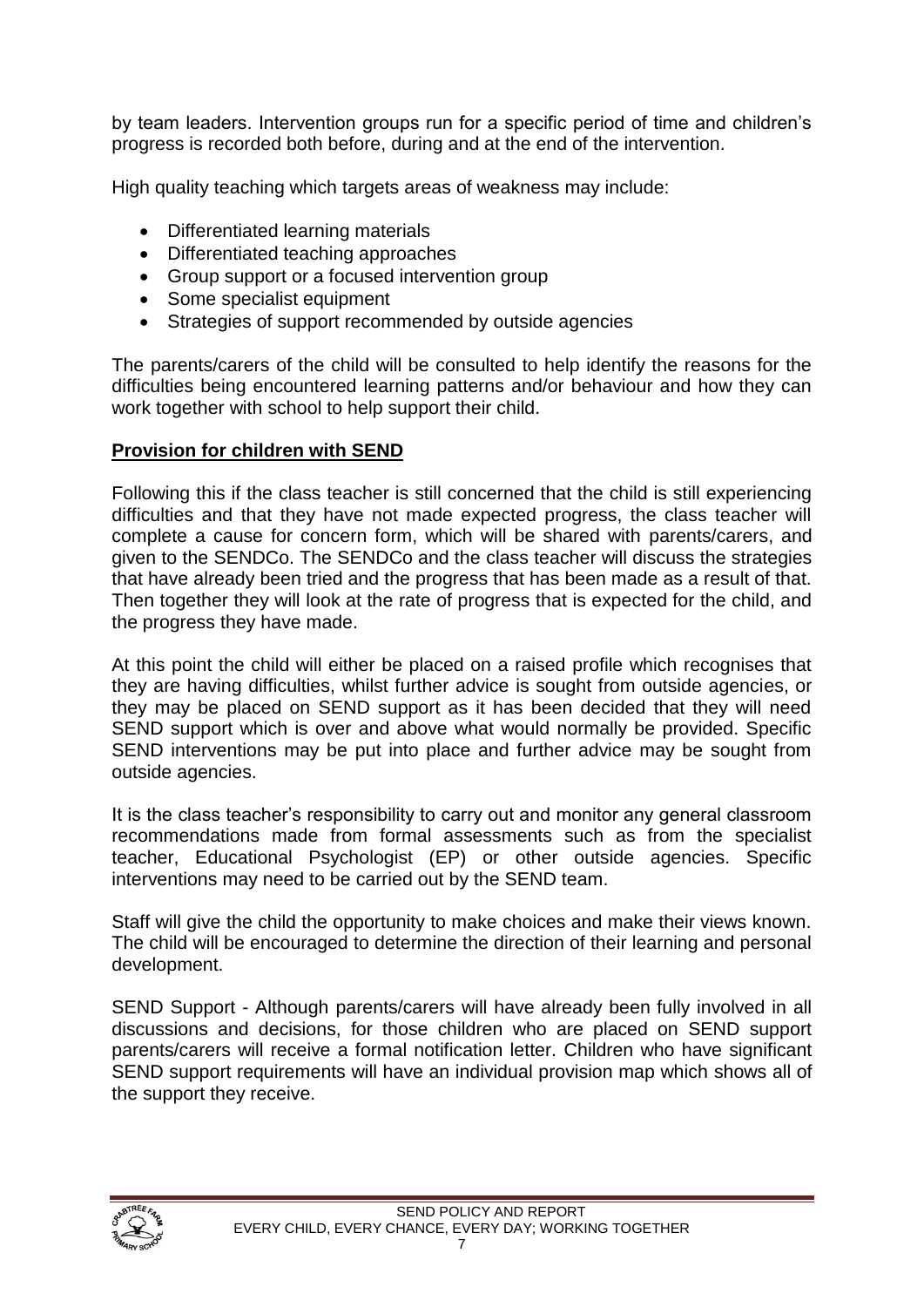The school will then adopt a four part cycle called the graduated approach which uses the process of assess, plan, do and review.



Continued assessment ensures that SEND support always matches children's needs and monitors that the support is effective.

Plans of support should be appropriate to the child's need and these should be fully shared with parents/carers.

Class teachers will always remain responsible for working with your child on a daily basis; they will need to liaise closely with teaching assistants and the SENDCo to monitor the SEND support your child receives.

The impact and the effectiveness of support and progress will be reviewed on an agreed date and parents/carers and children will be involved in this process. Support may be revised in line with progress and assessment and plans may change accordingly.

Those involved in this review could include:

- The SENDCO
- The SEND learning support assistant
- A Specialist Teacher e.g. Behaviour Support
- Health or social care professionals e.g. Speech Therapist, Physiotherapist, social worker or counsellor
- The English and maths subject leaders
- The parents/carers
- The pupil
- An Educational Psychologist
- Representative from Child and Adolescent Mental Health Services

SEND Support may include:-

- Specialist equipment
- A personalised curriculum
- Specific SEND interventions/programmes of work
- 1-1 support or specific small group support
- Support from outside agencies

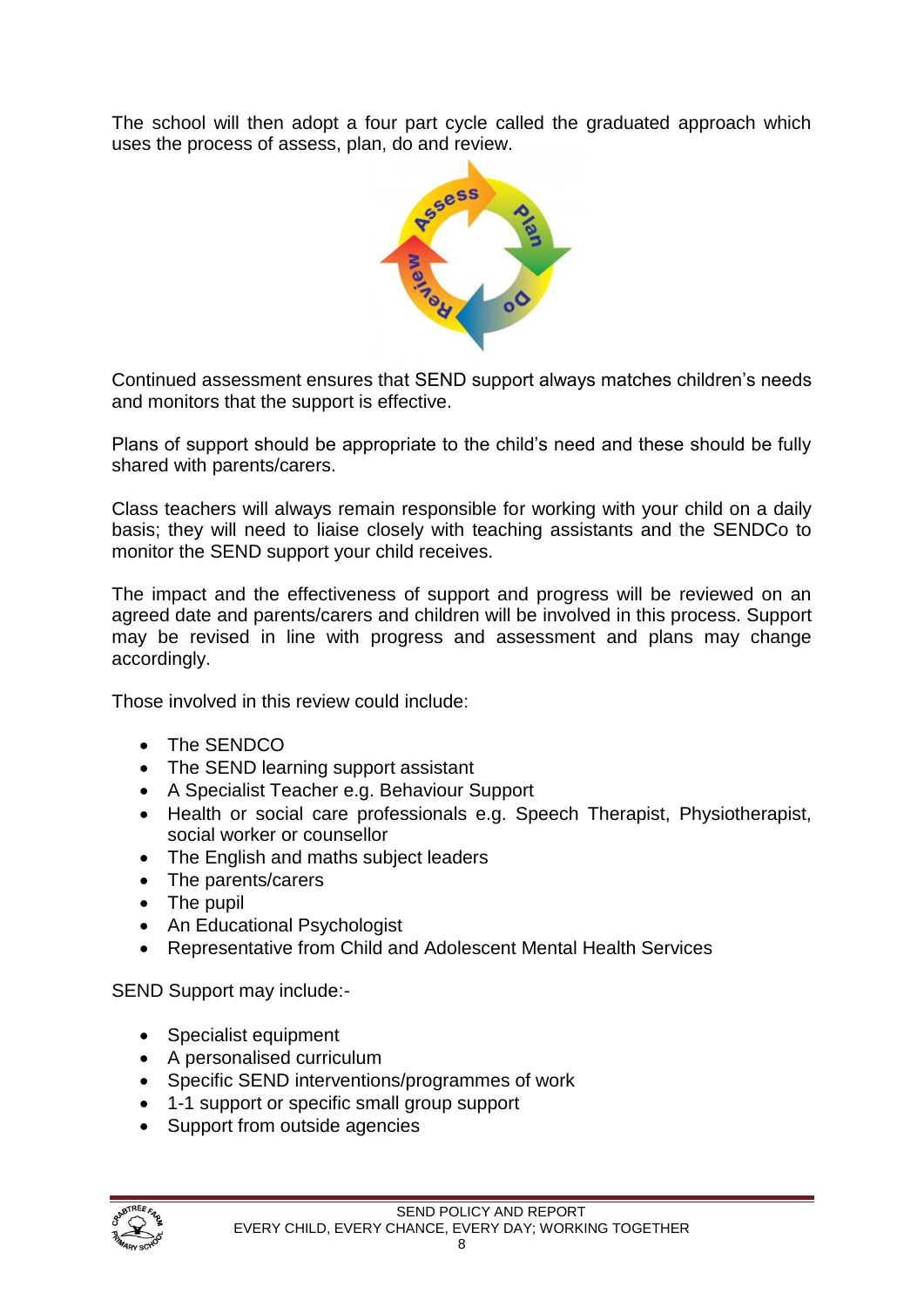If, despite school taking relevant and purposeful actions to identify, assess and meet the SEND needs of the child, they have still failed to make expected progress an application for an Education and Health Care Plan can be made to the Local Authority.

### Education and Health Care Plan (EHCP)

The school and parents/carers can together make an application for an EHCP. In making its application, the documentary evidence will be presented to show the strategies and interventions that have been carried out. Evidence from assessments made by other professionals will be submitted and any additional information will be submitted.

Documents regarding the process and the criteria can be found on the LA website:-

#### **https://www.nottinghamcity.gov.uk/education-and-schools/specialeducational-needs-service/education-health-and-care-plans-and-statutoryassessment-of-SEND/**

Throughout the assessment period the child will continue to receive SEND support as detailed in their individual provision map.

In exceptional circumstances a child may be referred for an EHCP as soon as a diagnostic or medical assessment has been carried out. This can be done if school considers that the child needs immediate specialist intervention. The SENDCo will discuss the needs of the child with the parent/carer as soon as concerns are raised.

Once an EHCP has been made and accepted, the school, through the SENDCo, will ensure that:

- The child's records are maintained
- The child's individual provision map is in place
- Teachers monitor and review the child's progress on a regular basis. This will include an Annual Review, reporting results and recommendations to the LA
- Provision, curriculum and pastoral care will be monitored

Any changes in the child's special educational needs will result in a review meeting being held at the earliest opportunity.

#### **Reasonable Adjustment**

For some children and young people with a disability it may be appropriate to make reasonable adjustments to prevent them being placed at a substantial disadvantage, in comparison with a child or young person with no disability (Equality Act 2010).

#### **Working with Other Agencies**

*Who else is likely to be involved with my child and how will this work?*

When advice is sought from outside agencies parents/carers will be fully involved in this process and advice will not be sought without explicit permission. As a school

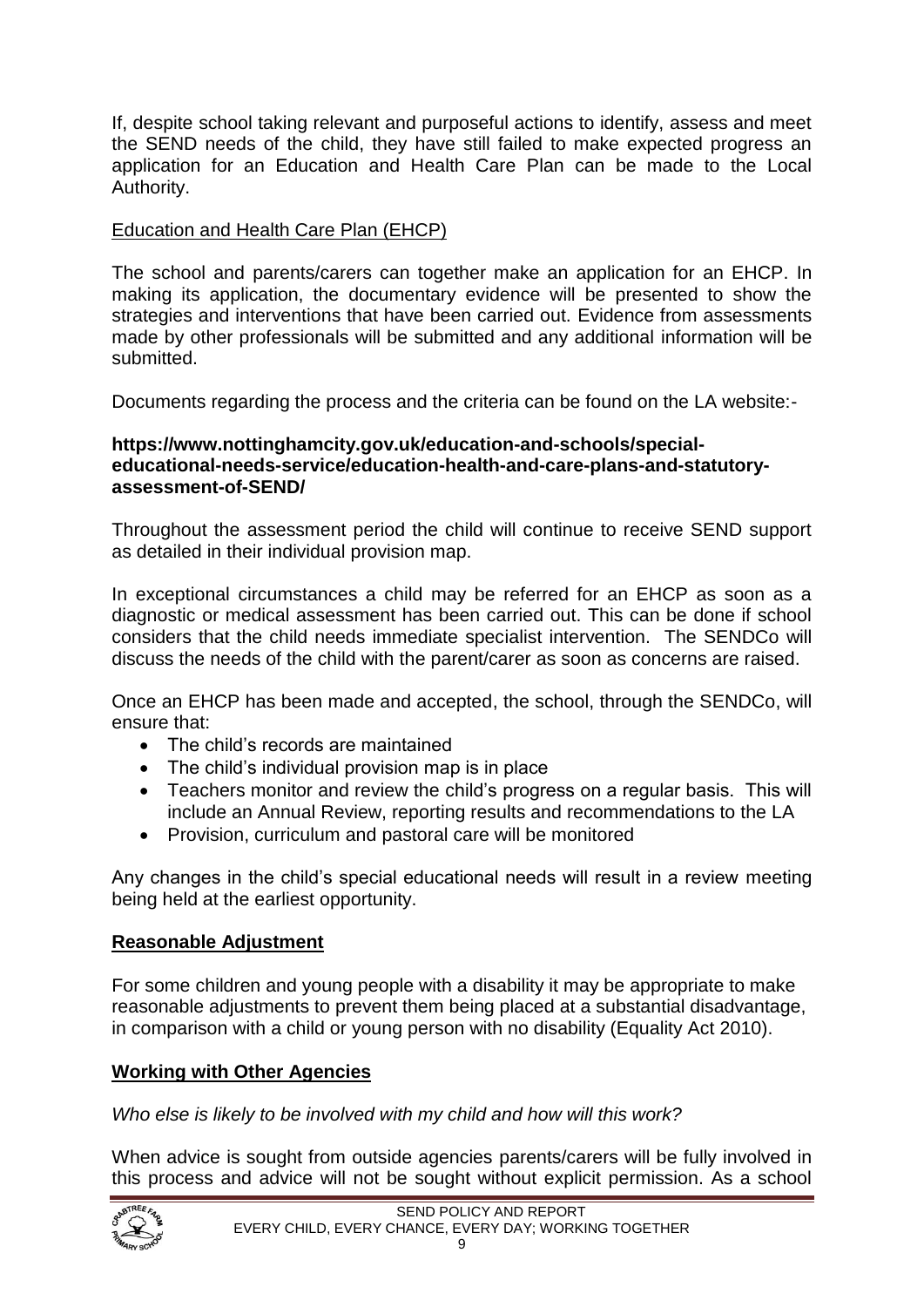we do work extensively with outside agencies and their support and suggestions are invaluable to both teaching and support staff, and children with SEND. The outside agencies that we might consult with are:-

Health visitors Inclusive Education Service (specialist teaching service) Behaviour support Educational Psychologists School Nurse Doctor Hospital specialists/health staff Speech Therapists

Often these agencies will be invited to review meetings so that you will have chance to meet with them. Recommendations will be shared with and discussed with you.

### **Provision**

*How will the school staff support my child and how will the curriculum be matched to their needs? What training have the staff working with my child/children with SEND received? What training is planned? What specialist services and expertise are available in school/accessed by school? How will my child be able to access the curriculum?*

A part of the school budget is used to support children with Special Education Needs. A part of the school's materials allocation is earmarked for books and equipment for SEND children.

Crabtree Farm Primary School also employs 26 support staff with a wealth of knowledge and experience in the education of children with SEND. Staff, including the SENDCo, currently have experience of and/or have received training in working with children with:

Learning Difficulties Dyslexia Dyspraxia Attachment difficulties Social and Emotional and Mental Health difficulties Autism Attention Deficit Hyperactivity Disorder Attention Deficit Disorder Physical difficulties Visual impairment Hearing impairments Speech and language Down's Syndrome Neurofibromatosis Type one A wide range of medical conditions including diabetes and epilepsy

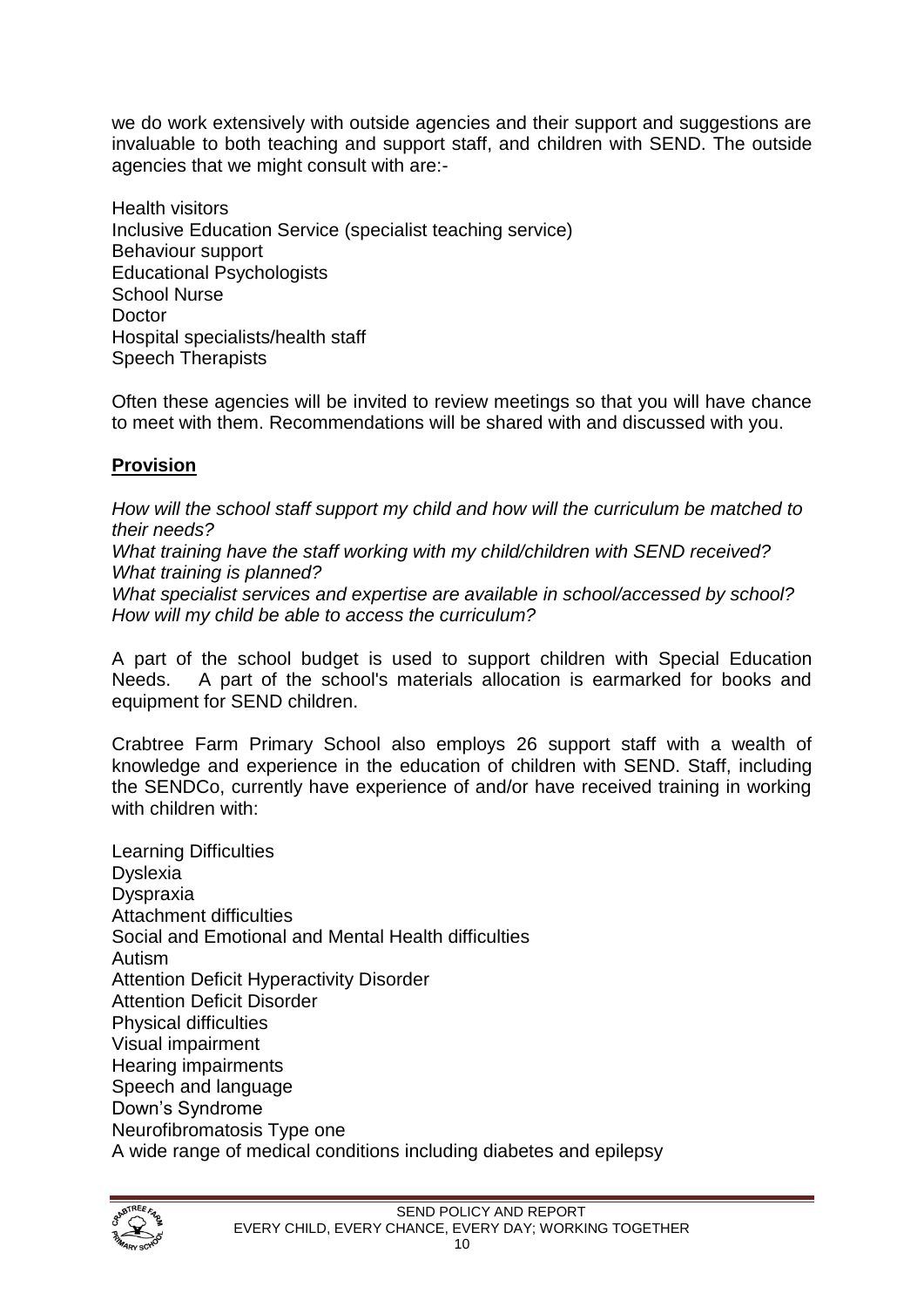The SENDCo is allocated three days designated protected time each week to manage SEND provision.

School will ensure that staff receive appropriate and up to date training to ensure that they can continue to meet the needs of all children who attend the school. The SENDCo and Head Teacher constantly monitor SEND training to ensure it continues to meet the needs of all children within the school. As different needs are identified and new children join the school training will be sought in areas where we previously have no expertise/experience.

All children in the school who have recognised needs can be provided for by high quality teaching which targets areas of weakness and this may include:

- Differentiated learning materials
- Differentiated teaching approaches
- Group support or a focused intervention group
- Some specialist equipment
- Strategies of support recommended by outside agencies
- Progress will be carefully monitored to ensure that their needs continue to be through high quality teaching.

Children who receive SEND Support might have:-

- Specialist equipment
- A personalised curriculum
- Specific SEND interventions/programmes of work
- 1-1 support or specific small group support
- Support from outside agencies
- An individual provision map which clearly identifies all of the support they receive
- Progress will be carefully monitored within the 4 part cycle to ensure it continues to meet need

We also have the following intervention programmes available in school, and children with SEND may take part in one or more of these:-

- Numicon
- Handwriting "Pen Pals"
- Music interaction
- Social skills groups
- Nurture groups
- Social stories groups
- First Class at Number
- 1:1 Reading Groups
- "Switch on" reading
- Theraplay Principles
- Specific targeted English and Maths SEND groups
- Phonics

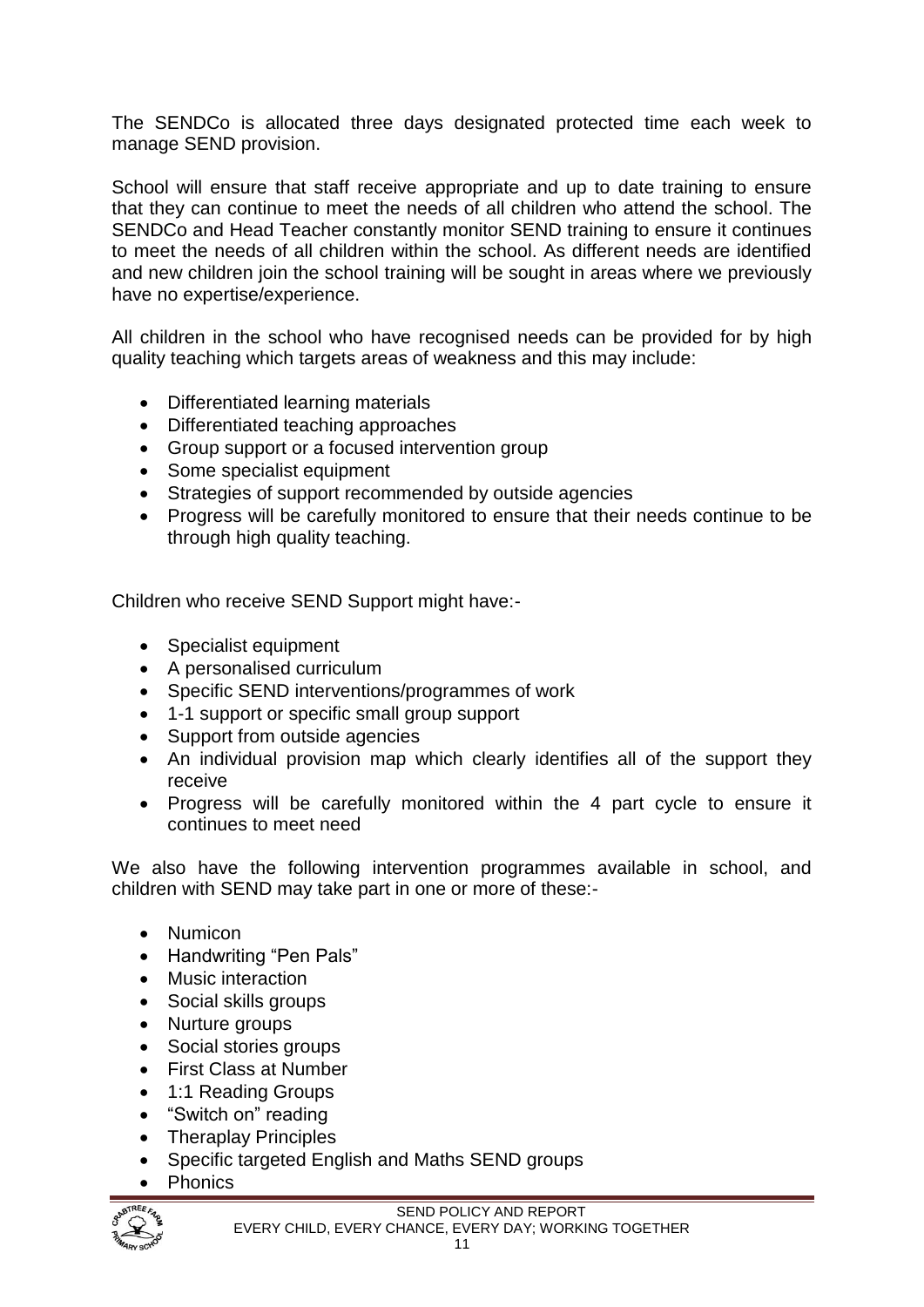- Reading Interventions and Switch on for Reading
- 5 Minute Box
- Reading Comprehension Interventions
- Spelling Interventions
- Sensory Play
- Fine Motor Skills
- Speech and Language Intervention
- Active Literacy Kit
- Brain Builder
- Wordshark
- Motivation and Engagement Intervention
- The Narrative Project
- Peer Support
- Counselling

All of these interventions are not running at one time, however they are all available depending on the needs of the children.

#### **Organisation of support, teaching and inclusion**

We make every effort to achieve full inclusion of children with SEND with their peers, while still meeting the needs of individual children. The structures and systems in place are:

- Individual, paired or small group tuition to raise attainment in English and maths and other curriculum areas of learning as appropriate. The promotion of selfworth and the raising of self-esteem are covered too.
- Access of all children, including those with SEND, to the National Curriculum, through the school schemes of work that promote an inclusive ethos and broad and balanced curriculum.
- Classroom support to increase curriculum access and pupil achievement.
- Differentiated provision within a mixed ability setting.
- Differentiated provision within a banded setting.
- Access to specialist ICT programs and resources.
- Systems for early identification of barriers to learning and participation.
- High expectations and suitable targets for all children.
- A range of clubs for all children.
- An equal opportunities policy.
- An Equality Plan.
- Clear guidelines and expectations of behaviour.

The School currently employs a SENDCo, Samantha Andrews, who has dedicated SENDCo time of three days each week and she is part of the Senior Leadership Team.

The School also provides nurture support every day and a team of two school counsellors enables counselling to be offered four days a week.

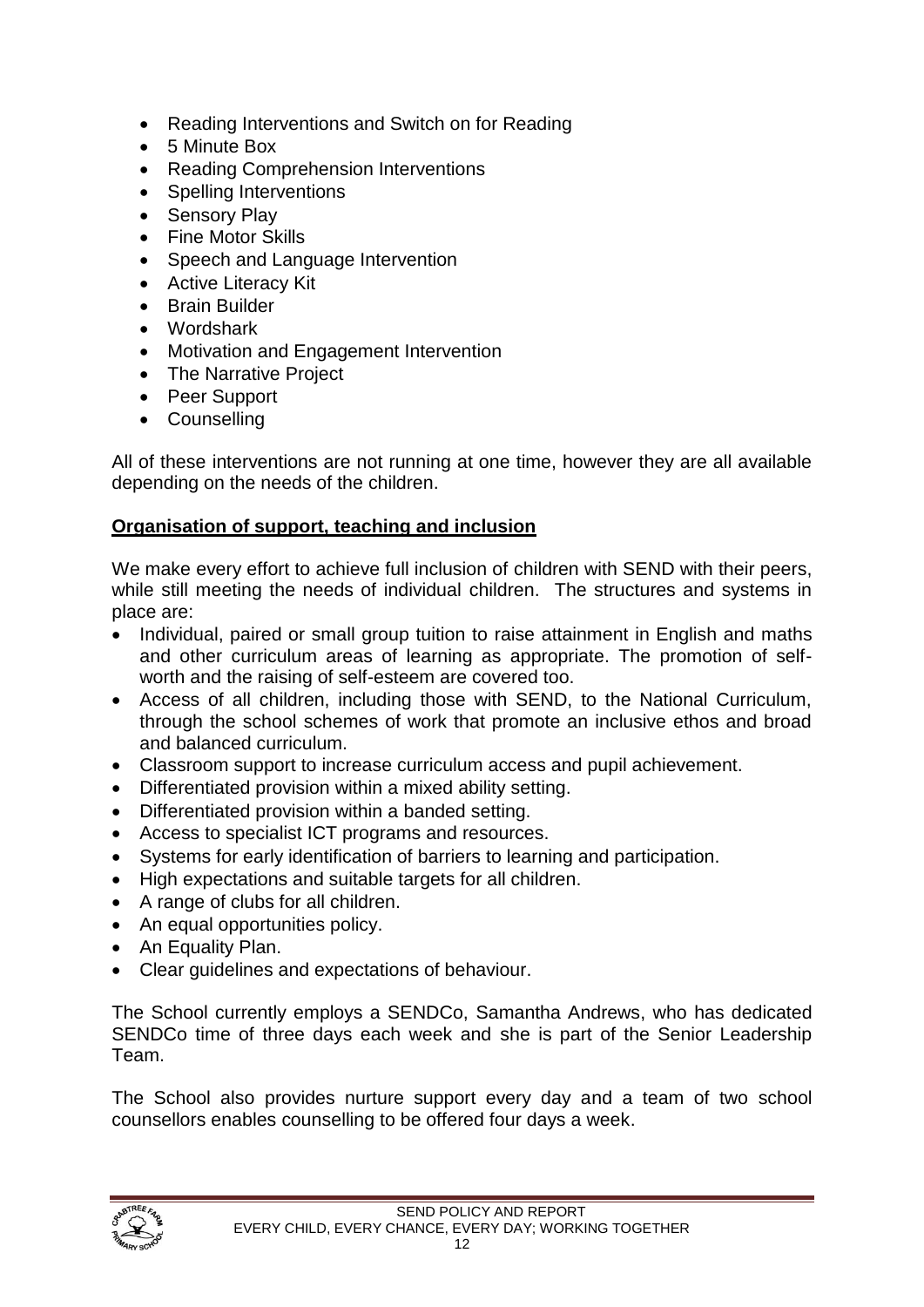## **Responsibilities**

## **The Head Teacher:**

- Works with the SENDCo and SEND Governor to determine the strategic development of the SEND policy and provision in the school
- Has overall responsibility for the provision and progress of learners with SEND and/or a disability

## **The Special Educational Needs Co-ordinator:**

- The day to day operation of the school's Special Educational Needs profile.
- Co-ordinating provision for all children with SEND.
- Liaising with and advising teachers and support staff as appropriate.
- Liaising and working with parents/carers.
- Managing specific SEND support staff.
- Overseeing the records of all children with special educational needs.
- Contributing to in-service training for staff.
- Detailed monitoring of intervention programmes and pupil progress.
- Data analysis of pupil progress.
- Liaising with external agencies including the educational psychology service, specialist teaching services, medical and social services and any other support services for the child.

The SENDCo has a SEND support team to assist with SENDCo duties as appropriate.

## **Class teacher responsibilities:**

- Class teacher is responsible for the progress and development of every child in their class, including those with additional and special educational needs
- Provide provision maps and individual pupil profiles
- Work closely with teaching assistants or specialist staff to plan and assess the impact of support and interventions and how they can be linked to classroom teaching
- Ensure that all children are able to access a broad and balanced curriculum
- Differentiate work so that all children can access the content at their level
- Implement strategies of support suggested by outside agencies
- Deliver high quality teaching to all children including those with SEND
- Liaise with SENDCo and support staff
- Attend review meetings for children with SEND where necessary

## **Whole school responsibilities:**

- SEND issues are raised at phase and year group meetings
- The Senior Leadership Team meet regularly to review SEND needs and provision
- SEND issues are regularly discussed at staff meetings

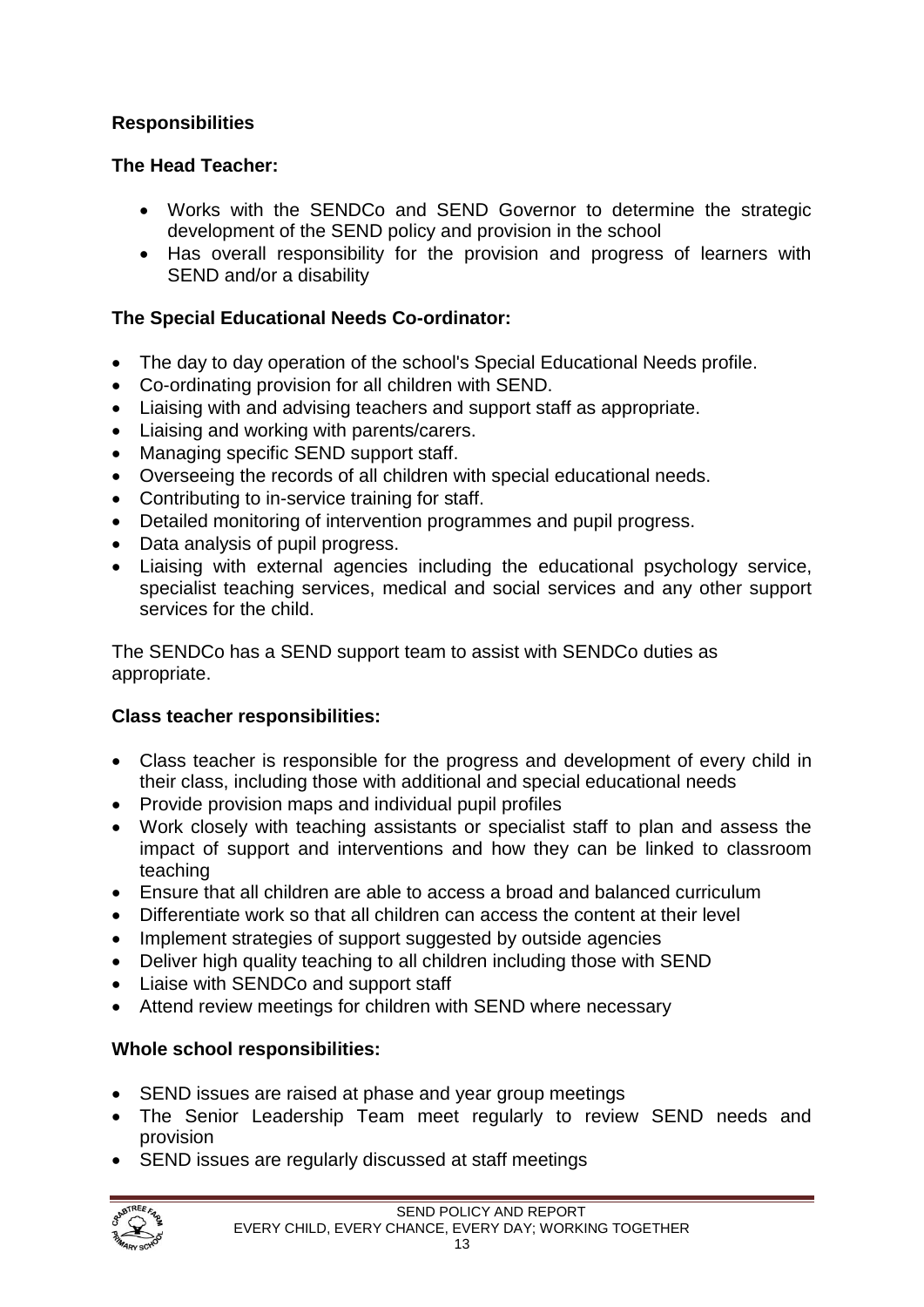- The staff are given regular updates of their responsibilities towards children with SEND
- Clear communication lines between class teachers and specialist staff are established
- Staff professional development for SEND is continually reviewed, updated and monitored to ensure that all staff continue to meet the needs of the children within the school

In addition to school provision the SENDCo also has the following External Support Resources available:-

- Educational Psychology Service school educational psychologist Dr Nina Purewal
- Specialist Teaching Service staff specialising in supporting children with:
	- Hearing impairment link teacher Jo West
	- Visual impairment link teacher Cheryl Gray
	- Learning difficulties link teacher Anne Shipton
	- Specific learning difficulties link teacher Anne Shipton
	- Autism Team link teacher Anita Bennett
- Special Educational Needs Assessment Service
- Health Services; e.g. Speech Therapy, Physiotherapy, Occupational therapy, Consultant Paediatricians
- Child and Adolescent Mental Health Services.
- School Nurse

#### **Securing Equipment and facilities**

Where appropriate the school will purchase any specialist equipment that is recommended for use by outside agencies. School will also apply to the Local authority for funding for any high cost or specialist equipment that is required.

Equipment will be securely stored within school when not in use and easily accessible when required. The SENDCo and support staff will have access to the equipment as required. Where appropriate the children themselves will be able to access the equipment.

#### **Adaptions to the curriculum and learning environment**

We make the following adaptations as part of good quality first teaching to ensure that all childrens' needs are met:-

- Differentiating the curriculum in many different ways e.g. by grouping, by 1:1 support, by teaching style, by lesson content etc..
- Adapting our resources and staffing
- Using recommended aids such as laptops, coloured overlays, visual timetables, dyslexia friendly teaching methods, Autism education trust strategies
- Differentiating teaching, for example using signs and symbols, giving longer processing time, pre teaching, reading partners etc…

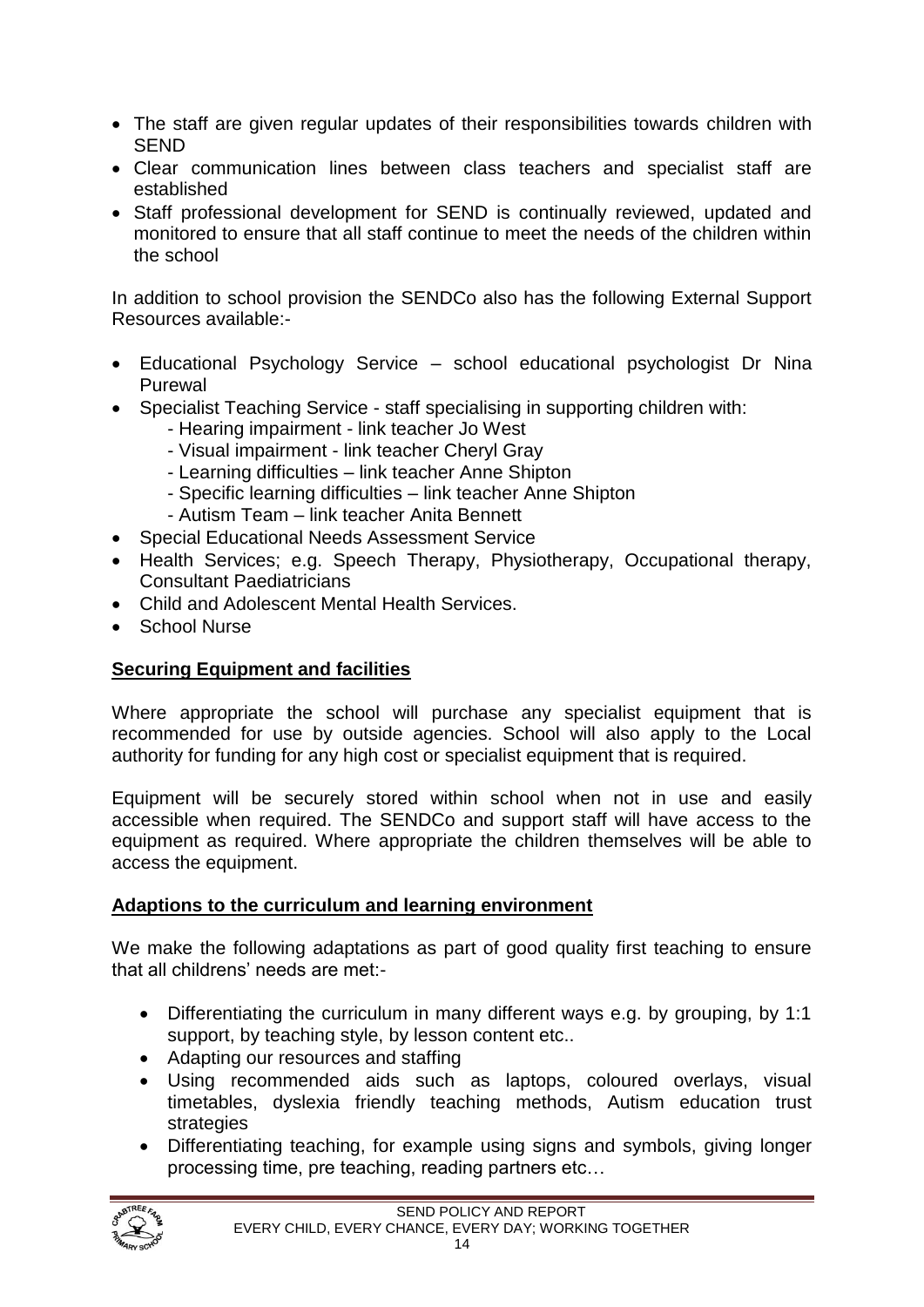## **Effectiveness of SEND Provision**

*How will the school know that what they are providing is helping my child make progress?*

The school adopts a four part cycle called the graduated approach which uses the process of assess, plan, do and review.



This system ensures that the school consistently review and evaluate the support that children have received, both within their Key Stage Group as part of high quality teaching and for those children receiving SEND support.

School data as a whole is analysed by the Senior Leadership Team with the SENDCo having specific responsibility for ensuring that the children with SEND have made expected progress and that the gaps between achievement for those children does not widen, and is in fact in line with National expectations. Progress is monitored using a variety of methods (see assessment policy)

We also evaluate the effectiveness of provision for children with SEND by

- 
- Reviewing children' individual progress towards their goals each term
- Reviewing the impact of interventions which are baselined before and afterwards
- Using pupil interviews
- Seeking parents/carers feedback
- Using provision maps to monitor progress
- Holding regular reviews for children with SEND

## **Assessment**

*How will I know how well my child is doing?*

Children with SEND will be assessed in line with the school assessment policy (this can be found on the school website).

However, for some children with SEND who are working below age related expectations the steps within, and between the year group indicators may not be achievable, therefore for those children it is important to record and monitor the smaller steps of progress they make, ensuring aspirational targets are set for them.

For children working below the national curriculum levels, a small steps assessment (BSquared Primary Steps) will be used to monitor progress, and, at the end of the key stage the children will be assessed against the pre key stage standards.

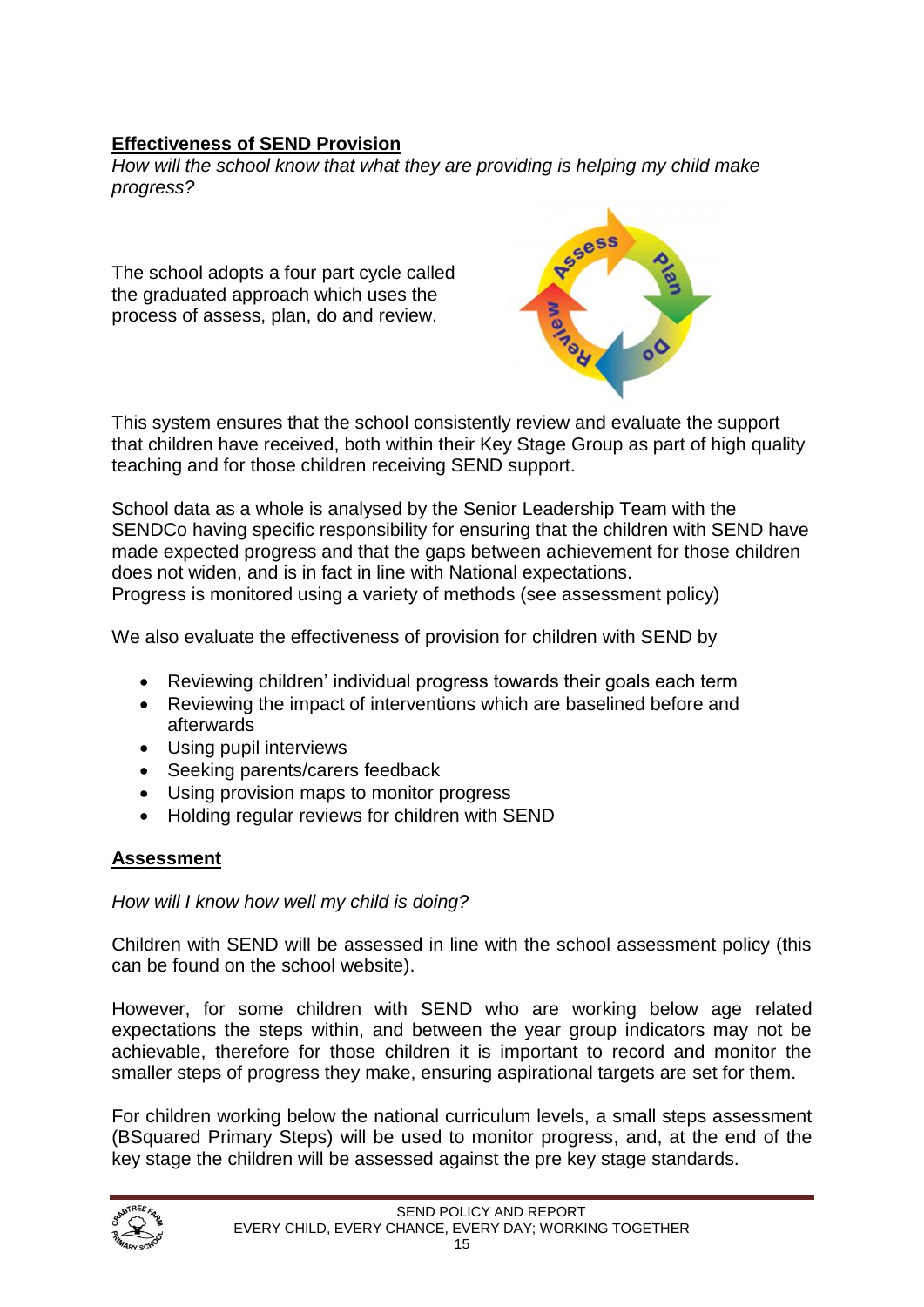Some children including those with SEND may be working below the standard of the National Curriculum tests and they will be unable to participate in those tests. The Head Teacher will consult with parents/carers and other professionals however, she will make the final decision as to whether or not a pupil is able to participate in the tests. If this decision is made, the Head Teacher will write a report copied to parent/carers, Chair of Governing Body and the LA. It will explain:-

- Why the child can't take some or all of the tests
- What action the school has already taken or SEND support the child receives
- What procedures have been used to assess and monitor the child's needs, and where the information is
- Whether the needs are likely to be short or long term

Some children may require Access Arrangements (special arrangements which are made to help some children complete the tests e.g. additional time, reader or scribe)

Access Arrangements should be based primarily on normal classroom practice for children with particular needs. They must never provide an unfair advantage. School will consult the following when making decisions about eligibility to access arrangements:-

- Key Stage 2 Tests: test administration guidance (TAG)
- Assessment and reporting arrangements guidance KS1
- Assessment and reporting arrangements guidance results KS2
- KS2 tests how to use access arrangements [\(www.gov.uk/guidance/key](http://www.gov.uk/guidance/key-stage-2-tests-how-to-use-access-arrangements)[stage-2-tests-how-to-use-access-arrangements\)](http://www.gov.uk/guidance/key-stage-2-tests-how-to-use-access-arrangements)

Whilst academic progress is important we also consider the development of the child in other areas. Particularly for children with SEND assessment should consider wider outcomes, so consideration should be given to measuring progress in communication, social skills, physical development, resilience and independence.

At Crabtree Farm Primary School all of these things are considered when measuring the progress of our children with SEND. A small steps summative and formative assessment is used to measure progress in the areas of PSHE and self help.

#### **Social and emotional well-being**

*What support will be available for my child's overall well-being? What extra- curricular activities are available for my child? How will they be included in activities outside the classroom, including school trips?*

The School is responsible for the social and emotional wellbeing of all of it's children.

The school have a number of policies, which enable it to support this. Examples are:-

Safeguarding Policy Behaviour Policy Anti-bullying Policy

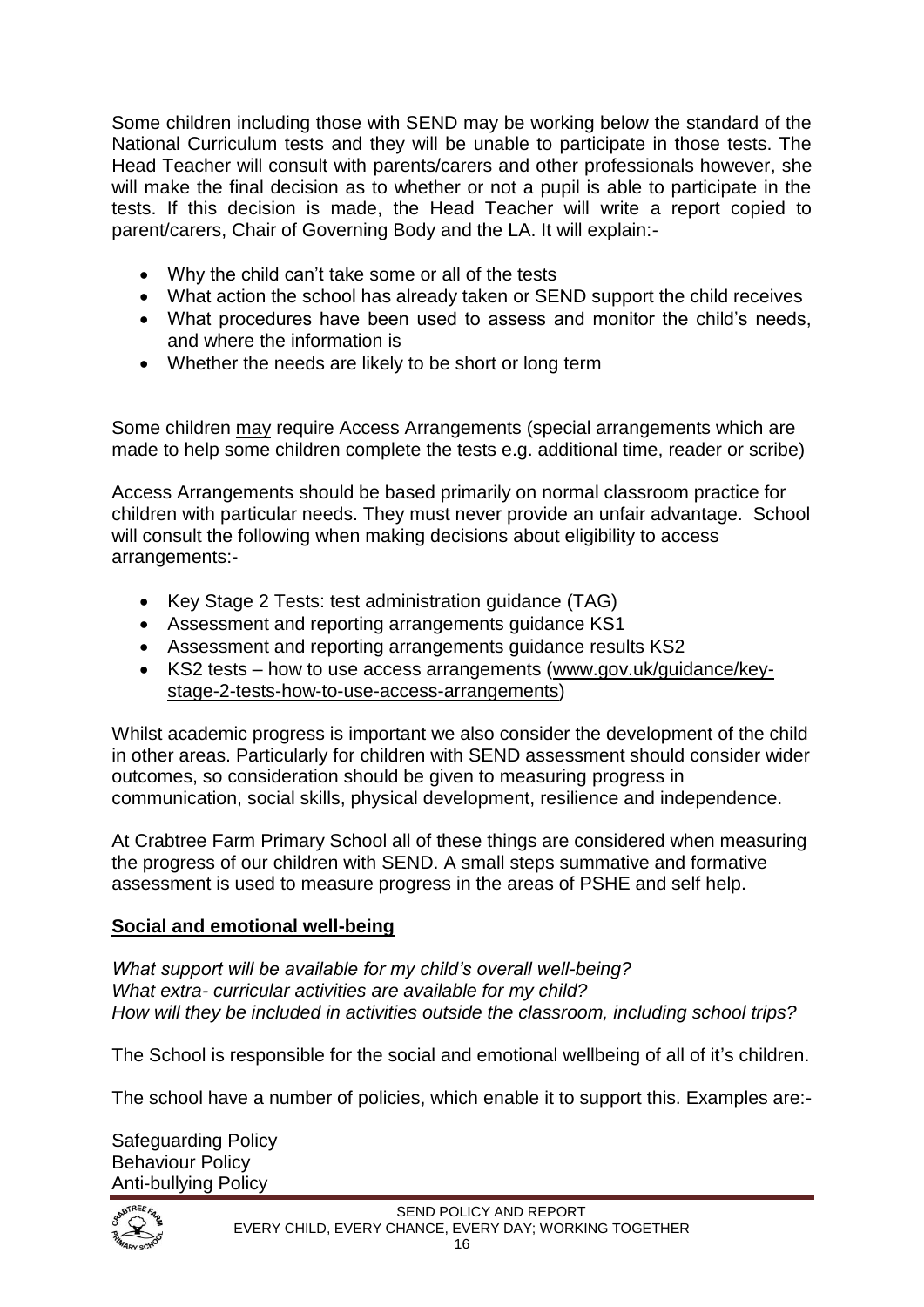(for a full list see the website)

The aim of our school organisation is to help all of the children to feel confident of their place in our large school community. We want them to know that they will be valued as individuals.

**Visits** are used to widen the experience of the children in many ways. Each year all children (including those with SEND) will be offered the opportunity to visit places of interest linked to their work. We also encourage visitors to school.

**Visitors** may be local people who can tell the children about their own experiences e.g. British Legion. We also invite visitors who may bring specialised knowledge. Each year, for example, we invite authors of children's books to talk to the children and to lead workshops.

Throughout their time in school, we try to ensure that the children will have the opportunity to work in small groups. An additional teacher or support staff may support these. They may be working with a parents/carers or other helpers/volunteers in school. In each case the small groups help the children to develop their social understanding as well as to work at some special project or skill.

We encourage all children to join residential visits at different stages of their progress through school.

For children with SEND, assessment should consider wider outcomes, so consideration should be given to measuring progress in communication, social skills, physical development, resilience and independence. Children who need further support in these areas may work with the school's counsellor or receive nurture support, which can include specific work around self-esteem, social skills, friendships and confidence building. The school counsellor is also available for children to drop in and talk about things that may be upsetting or worrying them.

Further advice is often sought from the Educational Psychologist service who may recommend appropriate intervention programmes to promote and improve children's skills in these areas.

Children with SEND can sometimes find unstructured times like playtime and lunch time particularly difficult. Some children may require additional support during those times and school recognise this is an important part of providing developmental support for those children.

Friendships can also at times be an issue for some children with SEND and so at school we operate a 'Peer Support' system at both playtime and lunchtime so that children don't ever feel alone or isolated.

#### **Involvement of Parents/Carers**

*Who can I contact for further information and how can I get involved? How will the school support me to support my child's learning?* 

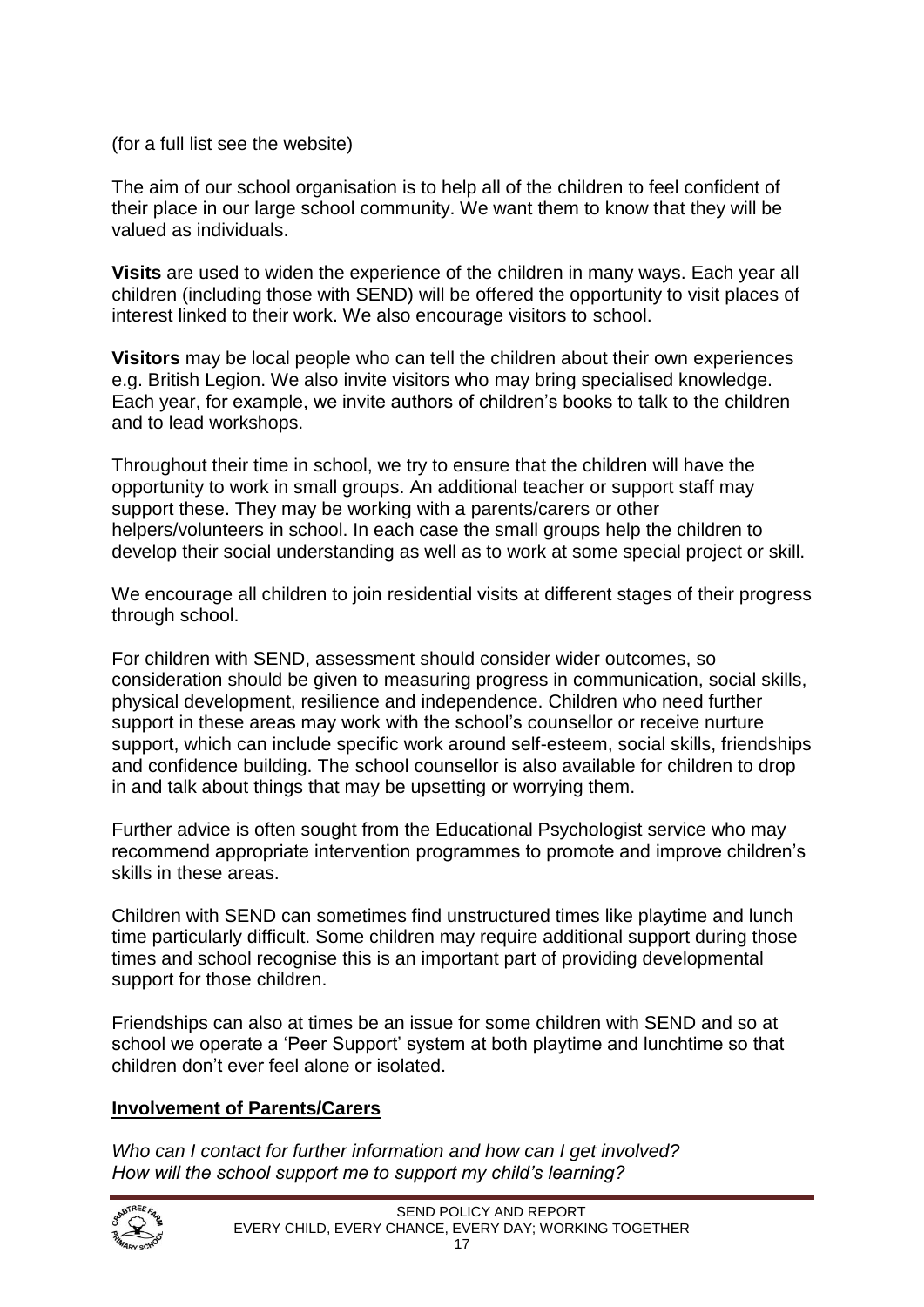Crabtree Farm ensures that we work in close partnership and communicate clearly, effectively and responsibly with parents/carers at all times. To this end we:

- Keep parents/carers informed as fully as possible about their child's needs, changes to educational provision, achievements and assessments.
- Welcome participation in review meetings, where we set appropriate targets, discuss progress and consider next steps.
- Expect attendance at Annual Reviews of Education and Health Care Plans.
- Listen to and respect the parent/carers' views and needs, taking account of their knowledge and experience of their child.
- Provide support for parents/carers who may have needs of their own.
- Discuss external advice given to support the school in the education of the child.
- Liaise with support groups for parents/carers of children with SEND, to ensure that any issues can be freely discussed, addressed and resolved at the earliest opportunity.
- Ensure, wherever possible, that parents/carers are aware of the support that is available from outside agencies.
- Liaise and make any manageable adaptations through the establishment of our Equal Opportunities Scheme. The monitoring of individual needs of family members both adults and children are on-going with termly meetings to discuss further communication and support issues.
- Ensure that staff are available to speak to parents/carers about their concerns outside of normal reporting periods.
- SENDCo to offer support and advice to parents/carers around specific strategies for home.

#### **Involvement of Children**

*What opportunities are there for my child to discuss how well they are doing? What opportunities are there for my child to fully engage in school life?*

Children with SEND are encouraged to take an active part in the Crabtree Farm school community, for example, as a member of the school council or by attending before and after school clubs.

Whenever possible, children's views and opinions are sought. Some children may need to be supported in this, but we believe our children have a right to the decisionmaking process and make a valuable contribution.

Children will also be involved, in review meetings where appropriate by either attending or by their views being represented. We try to make the review meeting child focused to promote pupil participation.

Children can speak to their classroom teacher during the school day if they have concerns. The class teacher will ensure they find time during the day to speak to the child on their own if they indicate that they have a concern.

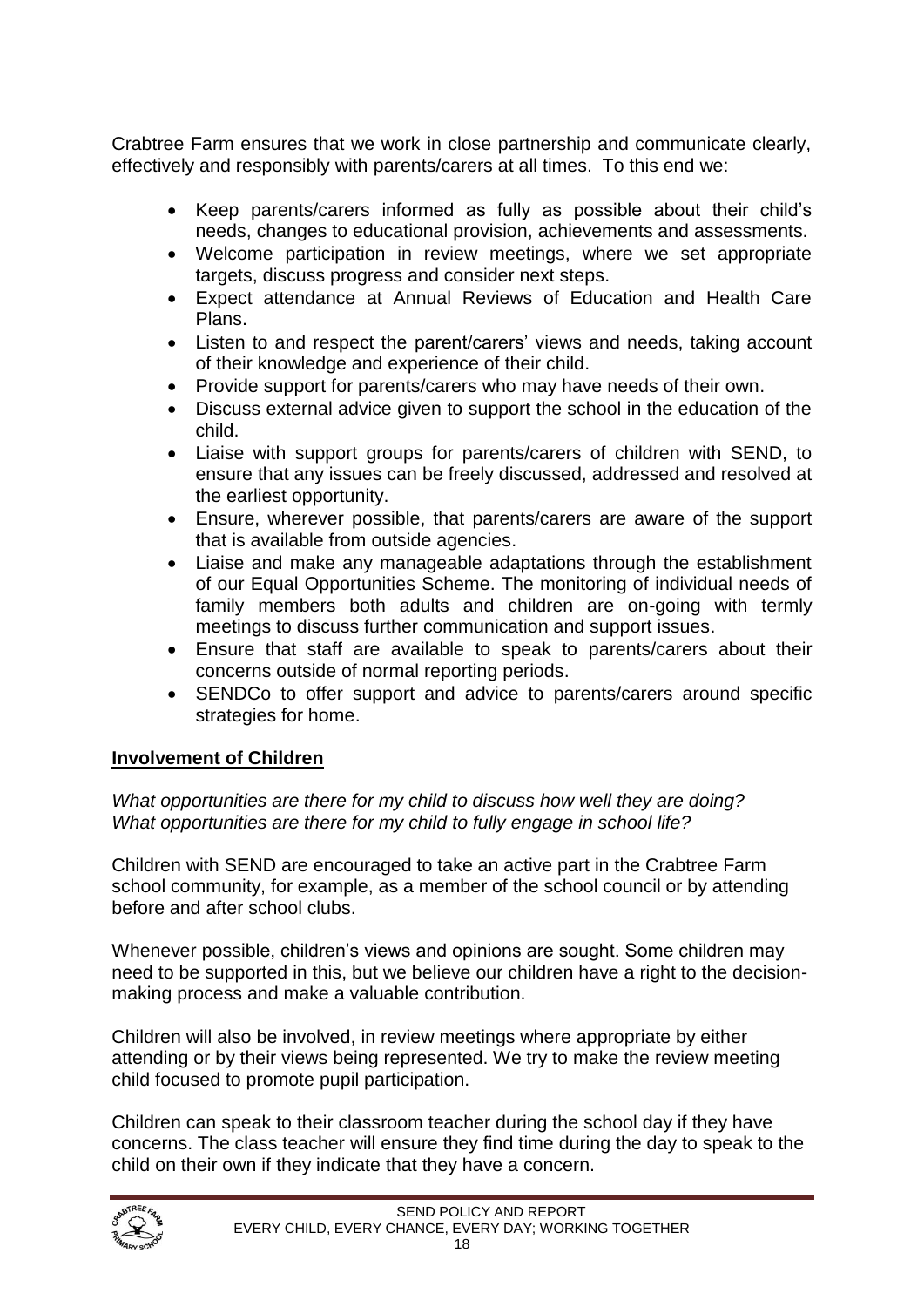The SENDCo will regularly talk to children in order to understand the SEND process from the child's perspective, similarly the SENDCo is also available for children to discuss any worries or concerns they may have.

Children who have significant needs are fully involved in creating one page profiles which details what is important to them and how best to support them.

## **Transition**

*How will the school support the transition of my child on admission to the school, moving on to the next class or key stage and in preparation for the new school or setting including adulthood?*

Successful transition is important for all children but is particularly significant for those children with SEND. Transition can be a particularly challenging time for children with SEND and so the smooth transition between year groups, phases and schools is imperative.

Prior to your child starting school, the SENDCo will liaise with the current educational setting to assess what their needs are likely to be in order that support can be put into place. This will also include a discussion with current SENDCo and other professionals in the setting who know your child well.

All information about your child will be transferred to the new teacher or school. Where your child is transferring to a new year group, class teachers will meet at a dedicated transition staff meeting to ensure any relevant information and support strategies are explained to ensure that provision continues.

These activities may not be sufficient for a child with SEND and therefore additional transition activities may need to be planned for. These might include transition booklets, photographs of new class or school, help with organisation, extra transition visits etc. The SENDCo is happy to meet with parents/carers and children to discuss any concerns they may have surrounding transition.

If a child has an EHC Plan and is transferring to secondary school, the new school will need to be named. We will arrange for the review of the EHC Plan to take place in year 5 in order that the process can be completed.

## **Accessibility**

#### *How accessible is the school – indoors and out?*

The school is suitable, in particular, for children with physical disabilities because of its design and facilities (See the 'Single Equality Plan' on the school website)

Building modifications include:

- Wheelchair access, flat surface entry to most doorways, ramps to main door and tree house building, lift to change levels
- Disabled toilet facilities
- Ramp to lower playground and field

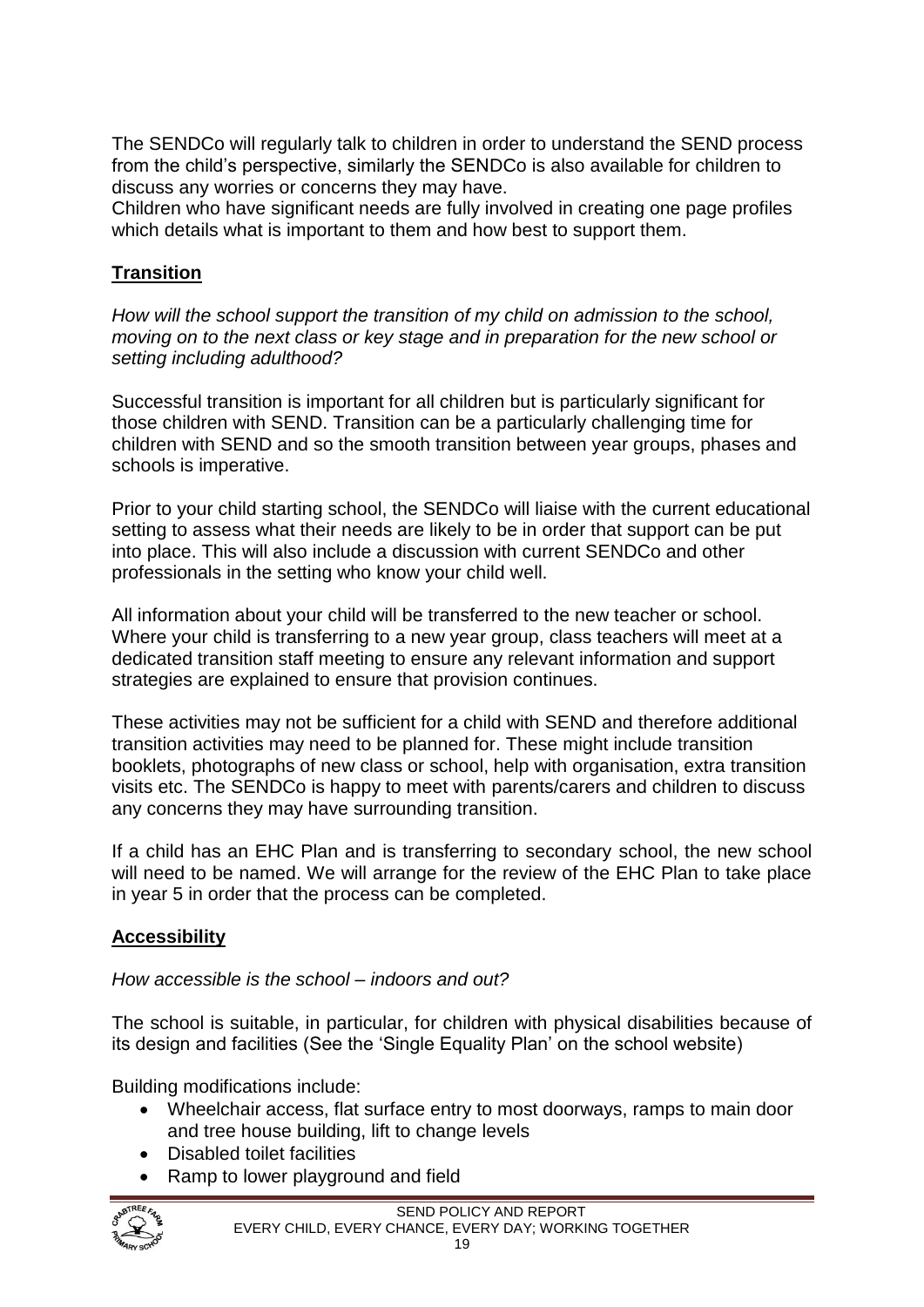• Adjustable tables

## **The Role of the Governing Body**

The governing body takes great care to ensure the best possible provision for children with SEND. All governors are aware of their responsibilities for SEND and discuss the issues regularly.

SEND matters are included in the Head Teacher's report to the governors.

We also have a nominated governor with responsibility for SEND (Alison Weaver) who will 'champion' SEND within school and provide support for the SENDCo.

The governing body evaluates the success of the education we provide, using the following criteria:

- The budget allocated to school for SEND provision
- Adjustments in budget allocation to reflect changing needs
- The existence of accurate, up to date record keeping
- Monitoring and tracking of pupil progress
- Attendance by parents/carers at review meetings
- Parental requests for the school to be named on children' Education and Health Care Plans
- Number of children on SEND support and the monitoring list
- The children for whom an Education and Health Care Plan is no longer necessary
- Pupil attainment
- Links with Special Schools
- SEND policy
- SEND management involvement in SEND issues
- SEND Governor and SENDCo meetings, gaining insight into SEND issues and recommendations for formulating policy
- OFSTED Inspection reports and Review Process
- Inclusion of SEND issues in development planning
- Time allocated to planning for children with SEND
- Feedback from children and parents/carers
- Routine examination by the Governors of individual, but anonymous case studies of students with SEND
- Attendance at or involvement in leadership of INSET courses by all staff
- To respond immediately to any complaints received by the school in respect of children with SEND
- Admission arrangements

The specific SEND Governor will:-

- Raise SEND issues at Governing board meetings
- Work with the SENDCo and Head Teacher to determine the strategic development of the SEND policy and provision within the school
- Keep abreast of changes in policy and legislation and raise awareness with the other governors